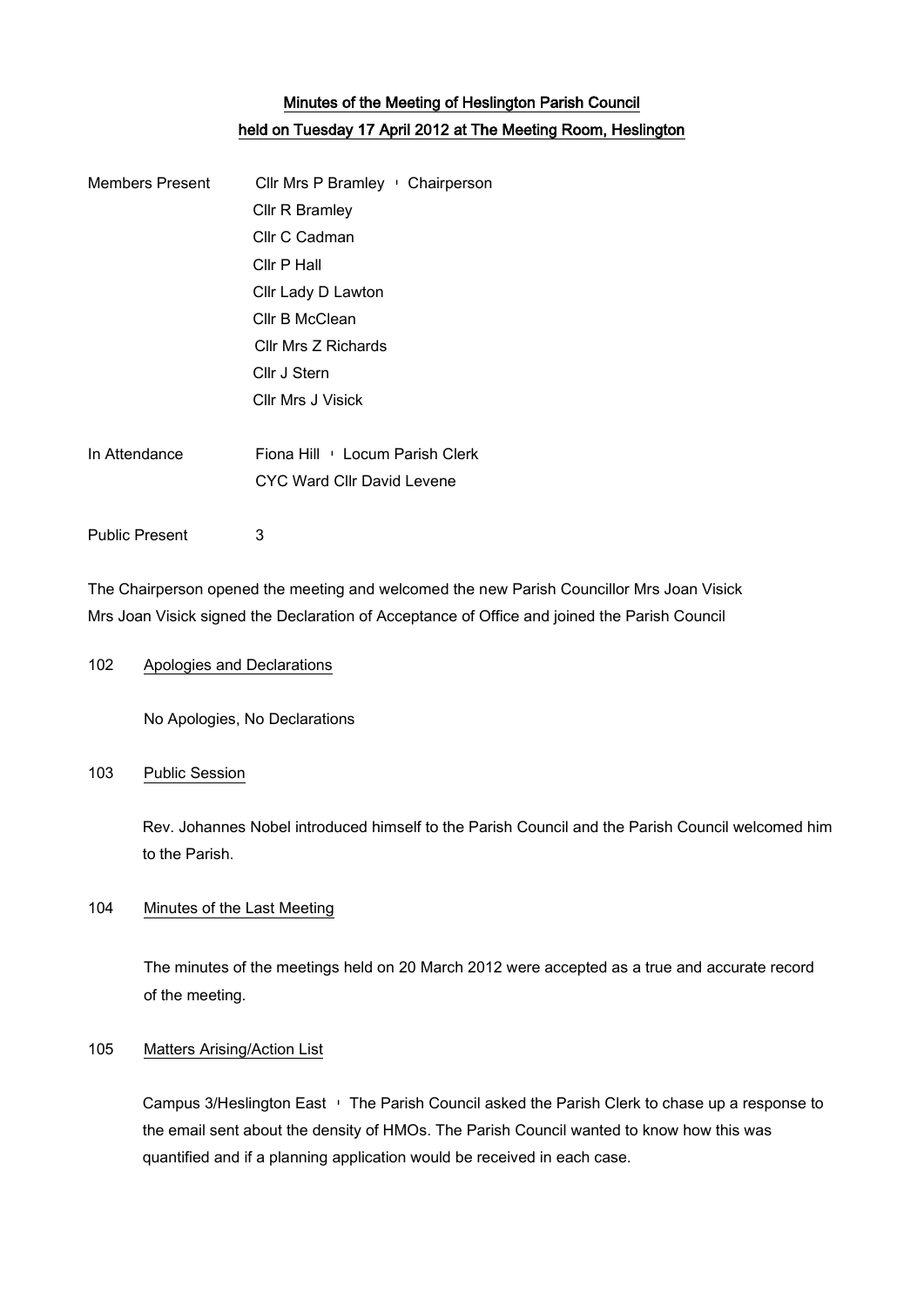Cllr Mrs Bramley reported that the Parish Clerk could not find evidence of the Standard Letter, which was usually sent to CYC with York University planning application listing such things as working hours. She asked Parish Councillors to assist with rewording this for future use.

Cllr Lady Lawton reported that the Parish Council replies for applications 12/00492 and 12/00904, were not shown on the website. The Parish Clerk was asked to investigate if the replies had been received.

Action Plan · Attachment 1

106 Planning

Applications for Consideration

None

Applications Approved

None

Applications Withdrawn/Refused

None

## 107 For Discussion

a) Highway Matters • Cllr Levene reported -

(i) that the petition against the proposed road changes to University Road/Field Lane had been received by CYC. There was not enough evidence to support any change at this time and the matter had not progressed recently

(ii) there are various areas of verge along School Lane, which has been damaged by cars driving across them

(iii)CYC had confirmed the single yellow lines along Low Lane would be done soon

b) Campus 3 / Heslington East - At the last Heslington East Community Forum, one of the proposals was the creation of additional parking spaces to serve occupants of the catalyst building. The application is yet to be validated, but the number should be 12/01242/REMM. The Parish Council await the arrival of the planning application pack

c) Elvington – Cllr Mrs Bramley reported that she had received a personal update letter from CYC .The information she passed on to the Parish Council was that CYC had now served summons re the noise abatement order on the Elvington companies and their Company Secretary. The case is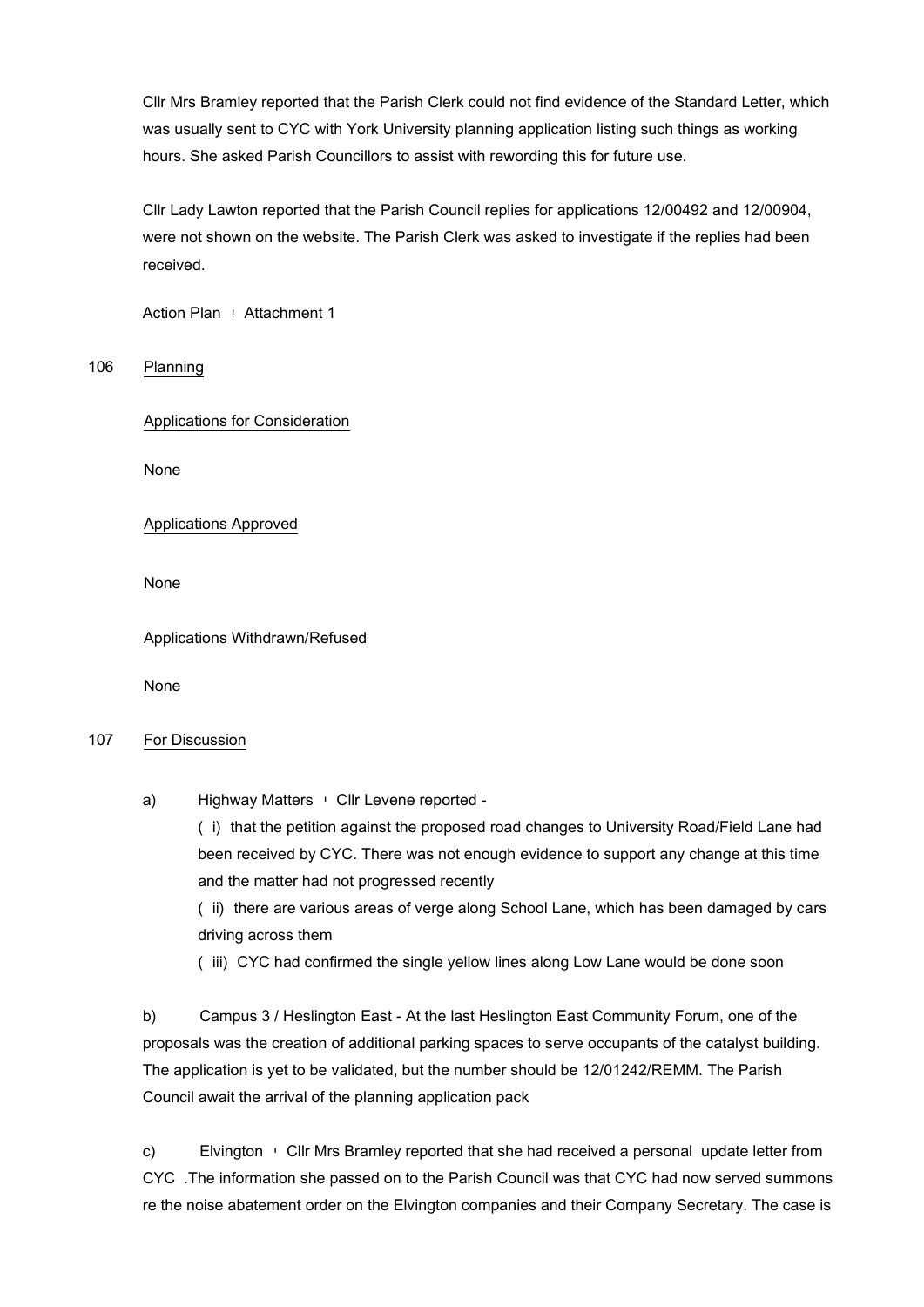listed for preliminary hearing at York Magistrates Court on 3<sup>rd</sup> May 2012. Re other noise abatement matters – a further oral application for permission to appeal has now been lodged with the Court of Appeal

d) Meeting Room Maintenance – Nothing to report

e) Fly-posting/Banners/Planters/Litter bins around village – Cllr Stern and the Parish Clerk had both contacted Rachel Stewart, CYC. She had visited the parish, but the Parish Council were disappointed by the progress made. The Parish Council asked Cllr Levene to see what he could do and the Parish Clerk was asked to write a letter to CYC expressing their disappointment.

f) Code of Conduct – The Parish Clerk reported that she could not find evidence of the regarding the adoption of the Code of Conduct, so she advised the following  $\overline{\phantom{a}}$  The Model Code of Conduct 2001 was applied automatically on 05 May 2002 to all Parish Councils that failed to adopt a Code of Conduct by that date. The revised Model Code of Conduct 2007 was issued on 04 April 2007 and came into force on 01 October 2007 for parish Councils that failed to adopt a Code of Conduct by that date. When Members sign the Declaration of Acceptance of Office they undertake to observe the Code of Conduct, but the Parish Council as a body should resolve to adopt the latest version. Paragraph 12(2) is optional and in a nutshell, this gives Parish Councillors with a prejudicial interest the same rights as members of the public, so are not asked to leave the meeting, only asked to move to the public gallery. The Parish Clerk recommended that the Parish Council adopted the revised Model Code of Conduct 2007 including paragraph 12 (2). This was unanimously agreed, Proposed: Cllr McClean, Seconded: Cllr Mrs Bramley

g) Section 137 Expenditure: Limit for 2012/2013 G The Parish Clerk reported that the Department for Communities and Local Government has confirmed that the appropriate sum for parish councils for the purposes of section 137 of the Local Government Act 1972 for 2012-2013 is £6.80. This is the amount that results from increasing the amount for 2011-2012  $\mathcal{A}6.44$  by the percentage increase in the Retail Prices Index between Sep. 2010 and Sep. 2011 ( of 5.6%) in accordance with Section 12B to the 1972 Act.

h) Local Government Boundary Review  $\cdot$  Andrew Flecknor, CYC has sent the Parish Council a copy of the presentation to Parish Councils in early March, which this Parish Council had not received an invitation to, perhaps due to the transition period between Parish Clerks. He advised Once the Local Government Boundary Commission for England formally starts the Further Electoral Review for York as well as the City Council. The review was triggered by Fulford Ward saving very low elector representation for the Councilor, it has about 35% less electors than the amount agreed in the 2000 Periodic Boundary Review. This review will look at the number of ward councilors for the City Council and the re-draw the ward boundaries accordingly. Currently, the LGBCE is considering what the best number of City Councillors will be, it may stay the same, it may increase or it may decrease. Once they decide they will start a public consultation. He offered to come to a Parish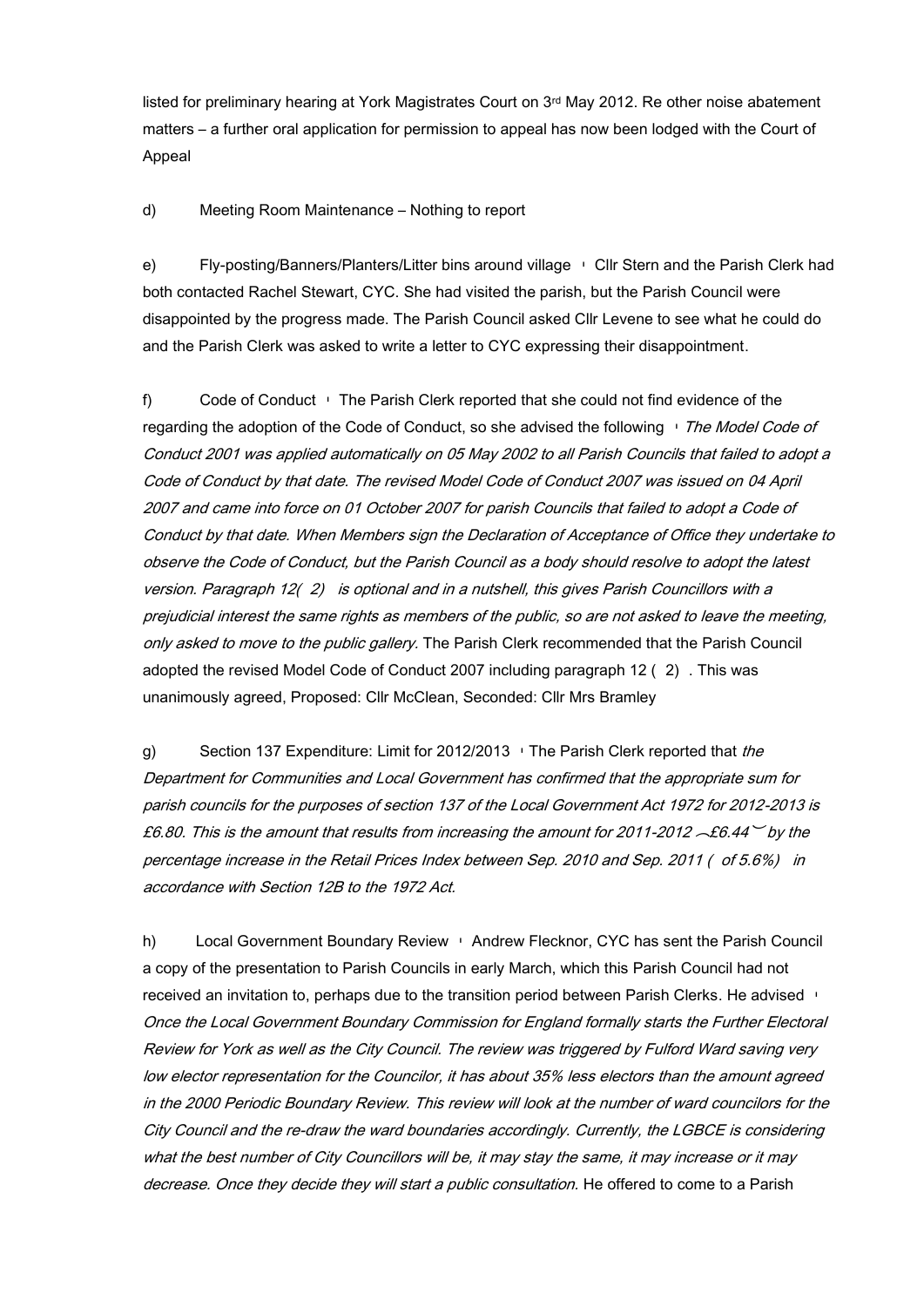Council Meeting and the Parish Clerk was asked to write and invite him to the next meeting.

i) Empowerment of Town/Parish Councils (Sustainable Communities Act) - The Parish Clerk had written to YLCA and they has advised  $\cdot$  YLCA is aware of the Early Day Motion regarding the requirement for planning applications to consult with local councils on large or major planning applications. We are in the process of putting together a briefing to be sent to all member councils this week and thus you will receive this automatically in due course. The Parish Council agreed to wait for this advice.

#### For Information,

The Parish Council had received a letter from Dorothy and Ifan Williams regarding the renaming of part of Main Street, Heslington. The Parish Clerk was asked to acknowledge receipt of the letter and advise that this was a matter for CYC

CYC had written (09Apr12) regarding Planning Application Consultations with Parish Councils and Planning Panels. It is proposed that from 01 July 2012 smaller scale applications will be issued electronically, whilst larger applications will be provided as paper copies. However, eventually the aim is for all planning to be electronic. The Parish Council asked the Parish Clerk to write and point out the York University applications were usually very large and the Parish Council does not have facilities to deal with electronic applications. The Parish Council also asked Cllr Levene to liase with CYC.

YLCA had circulated details of Parish Representation to the CYC Standards Committee and if a Parish Councillor was interested, they should speak to the Parish Clerk.

YLCA had circulated details of the Recruitment of two co-opted independent members of the North Yorkshire Police and Crime Panel and if a Parish Councillor was interested, they should speak to the Parish Clerk.

Cllr Bramley raised the issue of large numbers of geese on the lakes at the York University. The Parish Clerk was asked to write to York University to ask what the Control Procedure was.

Cllr Mrs Bramley and the Parish Clerk would shortly be working through the Archive Filing Cabinet, which is located in the Store Room of The Meeting Room. They will report back, as necessary, at future meetings. The Chairperson reminded the meeting that most documents were available to the Press and Public and could be viewed at a mutually convenient time at The Meeting Room.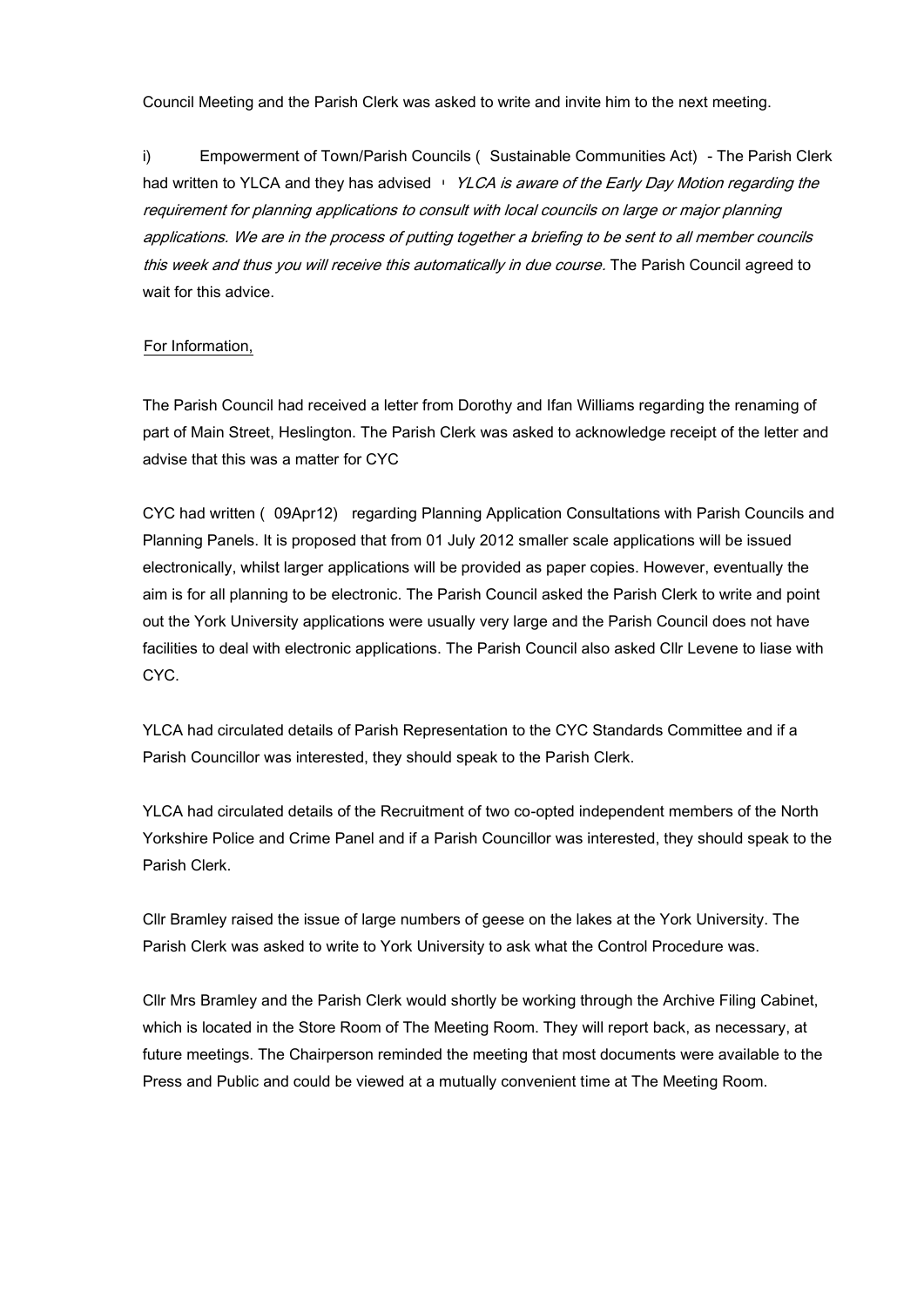#### 108 Finance

The Parish Clerk had been unable to produce a financial report as she was struggling to obtain bank statements from Yorkshire Bank, but she would issue one as soon as possible.

The following cheques for signing:- None

# 109 Income

The Parish Clerk reported that Yorkshire Bank had agreed to refund the bank charged totaling £70.00 for this financial year.

## 110 Police Report

No report. The Parish Clerk would attempt to make contact with the local police man and invite him to the meetings.

#### 111 Representatives Reports

## a) Good Neighboors Group

Cllr Levene reported that the issues of Grass Cutting along Heslington Lane and the Shuttle Bus using the wrong route were raised at the last meeting. Cllr Hall would attend the next two meetings on 19 and 23 April 2012 and would raise the issues of noise at the Big D/Little D and Woodstock events and the distribution of leaflets.

## 112 Ward Councilors Report

Cllr Levene reported–

- He has visited Heslington Pre-school, who are struggling financially and looking into fund-raising  $\bullet$
- There is an issue with travelers horses off Field Lane opposite Low Mill Close
- There is an issue with advertising periods with properties in Low Mill Close  $\bullet$
- He has hopefully arranged resurfacing to be done on the road leading to Outgang, where  $\bullet$ standing water causes a hazard. He felt that CYC would be reluctant to introduce parking restrictions.

## 113 Clerks Report

The Year End for 2011-2012 was 31 March 2012, so I am working through the procedures that are required to complete the Annual returns for:

Mazars External Auditor appointed by the Audit Commission

HMRC VAT and PAYE

I have drafted an agenda for the Annual Meeting of the Parish Council, which includes all the topics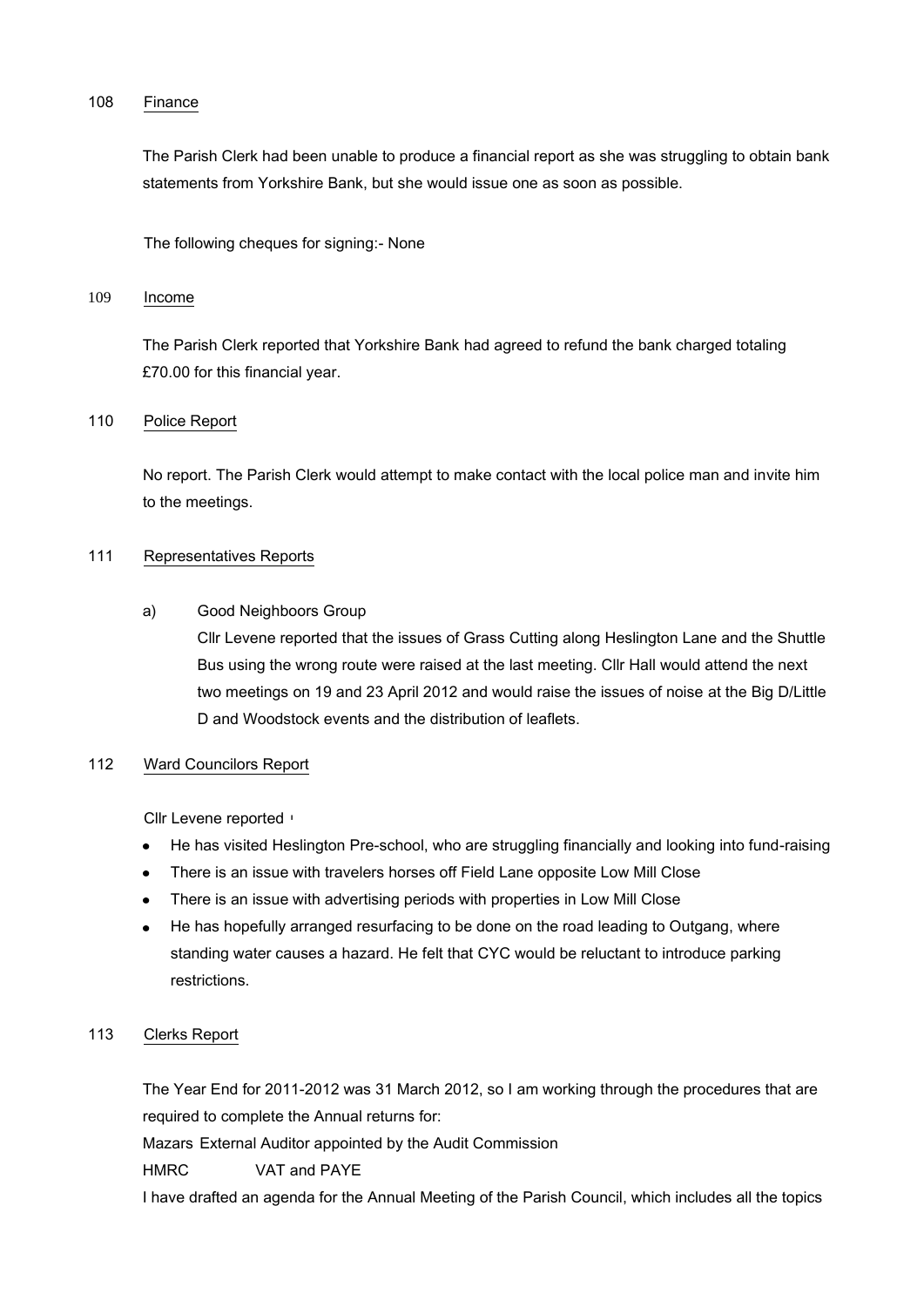which should be reviewed annually. I have prepared a publicity notice for the Annual Parish meeting.

# 114 Agenda Items for Next Meeting

Fly-tipping heaps in gateways along Low Lane

- 115 Date of Next Meeting Tuesday 15th May 2012
- 116 Closed Session Parish Council Employees

Members of the Public and Press were now asked to leave the meeting

The meeting was closed at 9.30 p.m.

Signature: Pauline Bramley

Date: 15 May 2012